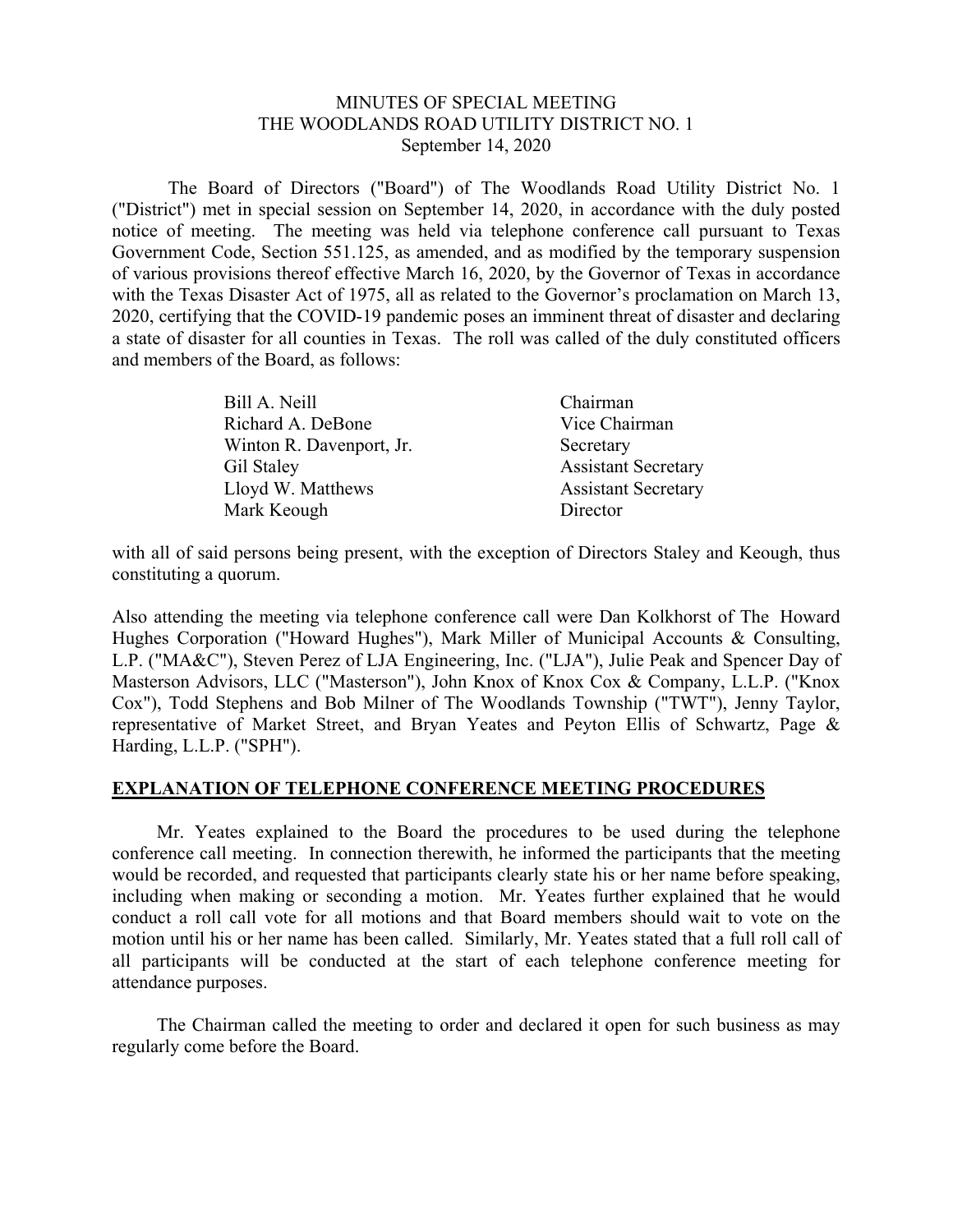### **PUBLIC COMMENTS**

 The Board began by opening the meeting for public comments. There being no comments from the members of the public present on the call, the Board continued to the next item of business.

### **MINUTES OF MEETING**

The Board reviewed the minutes of the meeting held on August 17, 2020. Following review and discussion, Director Matthews moved that such minutes be approved, as presented. The motion was seconded by Director Davenport and carried by unanimous vote.

# **ACCEPTANCE OF OATH OF OFFICE, OFFICIAL BOND, STATEMENT OF ELECTED/APPOINTED OFFICER AND ELECTION NOT TO DISCLOSE PERSONAL INFORMATION**

 The Board next received the Oath of Office, Official Bond and Statement of Elected/Appointed Officer of Mr. Bob Milner in connection with Mr. Milner's appointment to the Board as The Woodlands Township appointee. Following review, Director Davenport moved that such Oath of Office, Official Bond and Statement of Elected/Appointed Officer be approved and accepted and that SPH be directed to file the Oaths of Office with the Texas Secretary of State, as required by law. The motion was seconded by Director DeBone, and carried by unanimous vote. Director Milner participated in the remainder of the meeting.

 Mr. Yeates then advised Director Milner that he may elect to instruct the District to withhold public access to information in the custody of the District relating to his home address, home telephone number, social security number and information indicative of whether he has family members pursuant to Section 552.024 of the Texas Government Code. He noted that such election must be made not later than the fourteenth  $(14<sup>th</sup>)$  day after the Director's appointment or election. He further noted that Director Milner had executed the necessary documents electing not to disclose such information.

## **OPEN GOVERNMENT TRAINING**

 Mr. Yeates next advised Director Milner regarding the training requirements for public officials pursuant to the Texas Open Meetings Act ("OMA") and the Texas Public Information Act ("PIA"), and the procedures for compliance with same. After confirming with Director Milner that he had completed said training in connection with his previous election to the Board of Directors for The Woodlands Township Municipal Utility District, Mr. Yeates advised Director Milner that no further training would be necessary at this time.

#### **CONFLICTS DISCLOSURE STATEMENT REPORTING REQUIREMENTS**

 Mr. Yeates next discussed with the Board the conflicts disclosure statement reporting requirements for officers of certain local governmental entities, including District directors, pursuant to Chapter 176 of the Texas Local Government Code. Mr. Yeates then presented Director Milner with a Memorandum prepared by SPH which summarizes the conflicts disclosure requirements.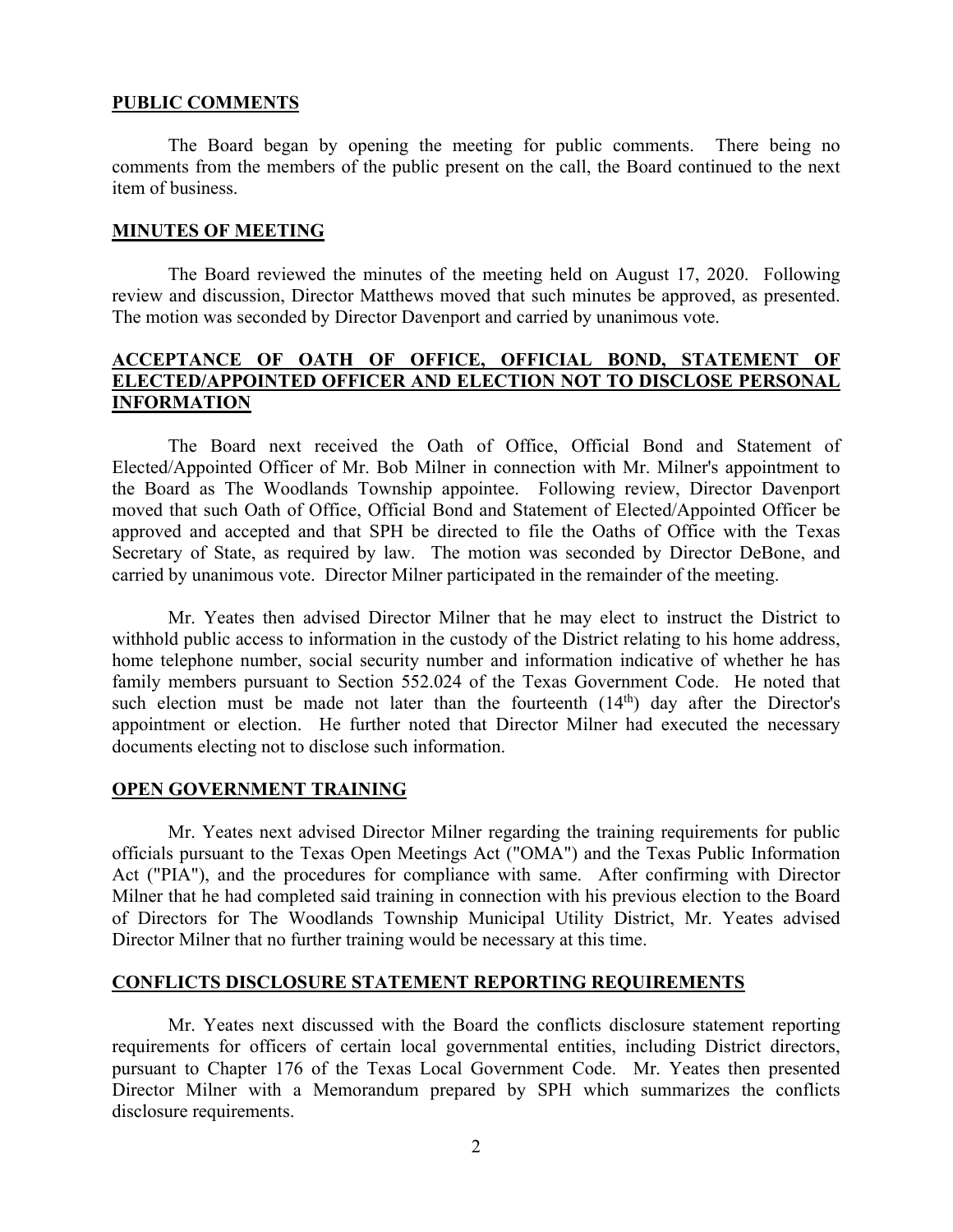#### **LEVY OF DISTRICT'S 2020 DEBT SERVICE AND MAINTENANCE TAX RATES**

 The Board next considered adopting a 2020 tax rate, and Mr. Yeates advised that the District's financial advisor has recommended that the District adopt a debt service tax rate of \$0.17 per \$100 of assessed valuation, and a maintenance tax rate of \$0.02 per \$100 of assessed valuation. Following discussion on the recommendation of the District's financial advisor, Director Milner moved for the adoption of the attached order levying a 2020 ad valorem debt service tax rate of \$0.17 per \$100 of assessed valuation and a maintenance tax rate of \$0.02 per \$100 of assessed valuation. The motion was seconded by Director DeBone and carried by unanimous vote. The order thus adopted is attached hereto as **Exhibit A**.

## **AMENDED DISTRICT INFORMATION FORM**

The Board next considered an Amended District Information Form reflecting the District's 2020 tax rate. Following discussion, Director Milner moved that such Amended District Information Form be approved, executed and recorded in accordance with applicable law. The motion was seconded by Director Davenport and carried by unanimous vote.

## **PLAN OF FINANCING FOR PROPOSED ISSUANCE OF UNLIMITED TAX ROAD REFUNDING BONDS, SERIES 2020**

Ms. Peak reviewed with the Board a Plan of Financing related to the District's proposed issuance of Unlimited Tax Road Refunding Bonds, Series 2020 ("Series 2020 Refunding Bonds"), which Plan reflected that the District would realize a minimum present value savings of 3.13%. Following review and discussion, Director Matthews moved that the District's consultants be authorized to proceed with the preparation of documentation related to the issuance of the District's Series 2020 Refunding Bonds. The motion was seconded by Director Davenport and carried by unanimous vote.

## **ENGAGEMENT OF SPECIAL TAX COUNSEL**

 Mr. Yeates presented a proposal from Bracewell LLP ("Bracewell") to serve as Special Tax Counsel for the District in respect of the Refunding Bonds and advised the Board that SPH has received the TEC Form 1295 from Bracewell. The Board then reviewed and discussed the requirements of said proposal pursuant to Section 2254.1036 of the Texas Government Code, as set forth in the Notice of Contingent Fee Engagement of Special Tax Counsel related to same. In connection therewith, the Board considered adoption of the Resolution Regarding the Approval of Contingent Fee Contract for Legal Services, a copy of which is attached hereto as **Exhibit B**. Following discussion, it was moved by Director Matthews, seconded by Director Davenport, and unanimously carried, that (i) Bracewell be engaged as special tax counsel in respect of the Refunding Bonds, (ii) the proposed engagement letter be approved as presented, (iii) the Chairman be authorized to execute the engagement letter on behalf of the Board and the District, (iv) SPH be authorized to acknowledge receipt of TEC Form 1295 from Bracewell, and (v) the Resolution Approving Contingent Fee Contract for Legal Services be adopted by the District, and the Chairman and Secretary be authorized to execute same on behalf of the Board and the District. A copy of the engagement letter thus approved is attached hereto as **Exhibit C**.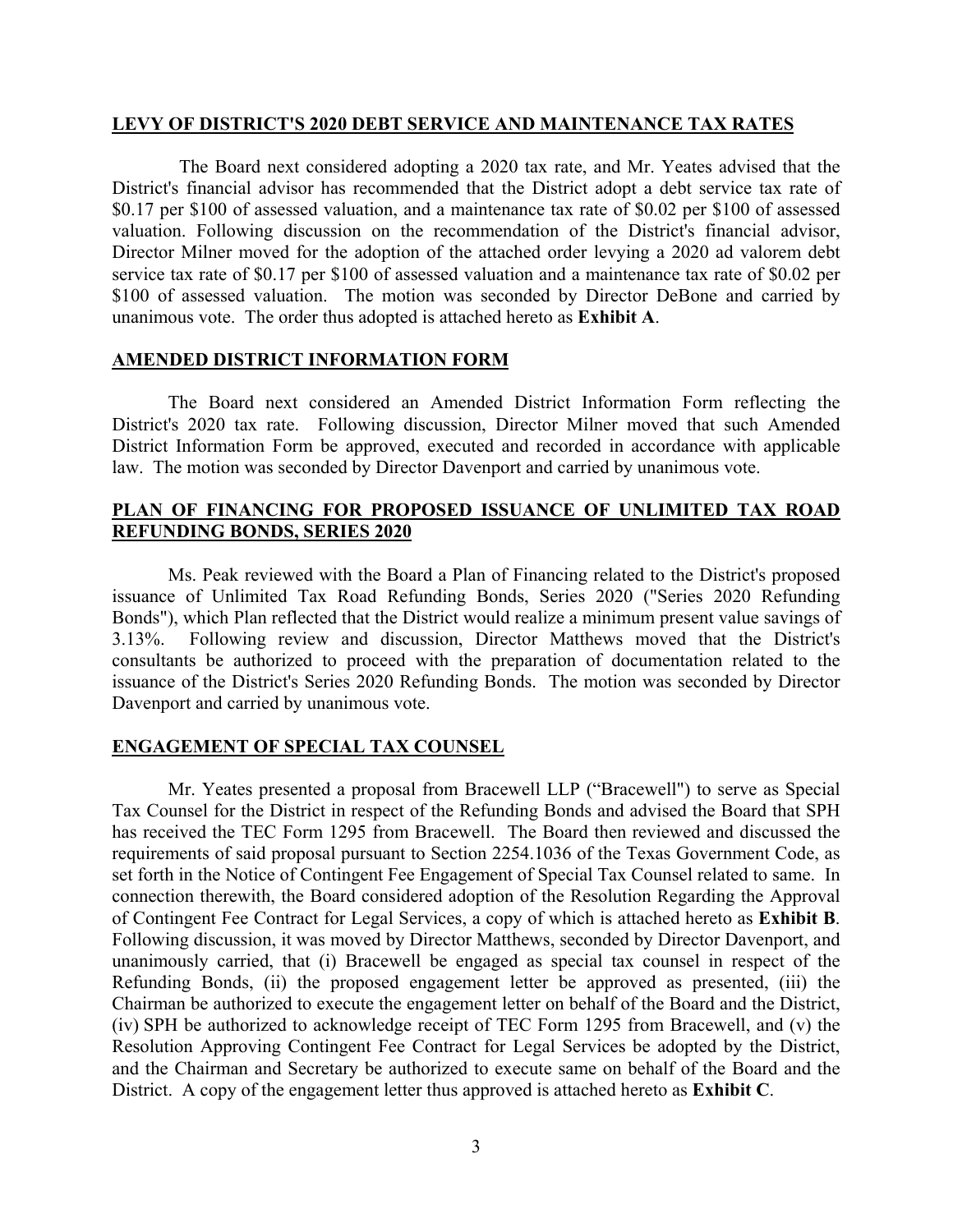## **DESIGNATION OF PAYING AGENT/REGISTRAR**

 The Board next considered the designation of a Paying Agent/Registrar for the District's Series 2020 Refunding Bonds. In that regard, Ms. Peak recommended that the Board designate The Bank of New York Mellon Trust Company, N.A. ("BONY"), as Paying Agent/Registrar in connection with the Series 2020 Refunding Bonds, subject to receipt of TEC Form 1295. Following discussion, Director Matthews moved that BONY be designated as Paying Agent/Registrar for the Series 2020 Refunding Bonds, subject to execution of an agreement for such services and receipt of TEC Form 1295. Director Davenport seconded said motion, which unanimously carried.

## **DESIGNATION OF ESCROW AGENT**

 The Board next considered the designation of an Escrow Agent relative to the Series 2020 Refunding Bonds. After discussion, Director Matthews moved that BONY be designated as Escrow Agent in connection with the Series 2020 Refunding Bonds, subject to execution of an agreement for such services and receipt of TEC Form 1295. Director Davenport seconded said motion, which carried unanimously.

## **OFFICIAL NOTICE OF SALE AND PRELIMINARY OFFICIAL STATEMENT**

Ms. Peak presented the Board with copies of the proposed form of Official Notice of Sale and Preliminary Official Statement in connection with the Series 2020 Refunding Bonds, and advised that a copy of same was previously provided to the Board and consultants for review. Following discussion, Director Matthews moved that the offering documents be approved, completed and distributed in anticipation of the sale of the Series 2020 Refunding Bonds, and that such Preliminary Official Statement be deemed to be final for all purposes with the exception of any additional materials or information relating to subsequent material events, offering prices, interest rates, selling compensation, identity of the underwriters, aggregate principal amounts and other similar information, terms and provisions to be specified in the competitive bidding process. Director Davenport seconded said motion, which carried unanimously.

# **AUTHORIZE ADVERTISEMENT FOR SALE OF SERIES 2020 REFUNDING BONDS**

The Board next considered authorizing Masterson to advertise for the sale of the Series 2020 Refunding Bonds. After discussion on the matter, Director Matthews moved that the Board authorize Masterson to advertise for the sale of the Series 2020 Bonds with bids to be received by the Board prior to 10:00 a.m. on Monday, October 5, 2020, in accordance with the Official Notice of Sale. Director Davenport seconded said motion, which unanimously carried.

# **AUTHORIZE BOOKKEEPER TO ISSUE CHECK FOR ATTORNEY GENERAL'S FEES**

The Board next considered authorizing the District's bookkeeper to issue a check for Attorney General's fees in connection with the Series 2020 Refunding Bonds. Mr. Yeates advised that the amount of the required fee is \$5,190.00 payable to the Attorney General of Texas for fees in connection with its review of the transcript of proceedings relative to the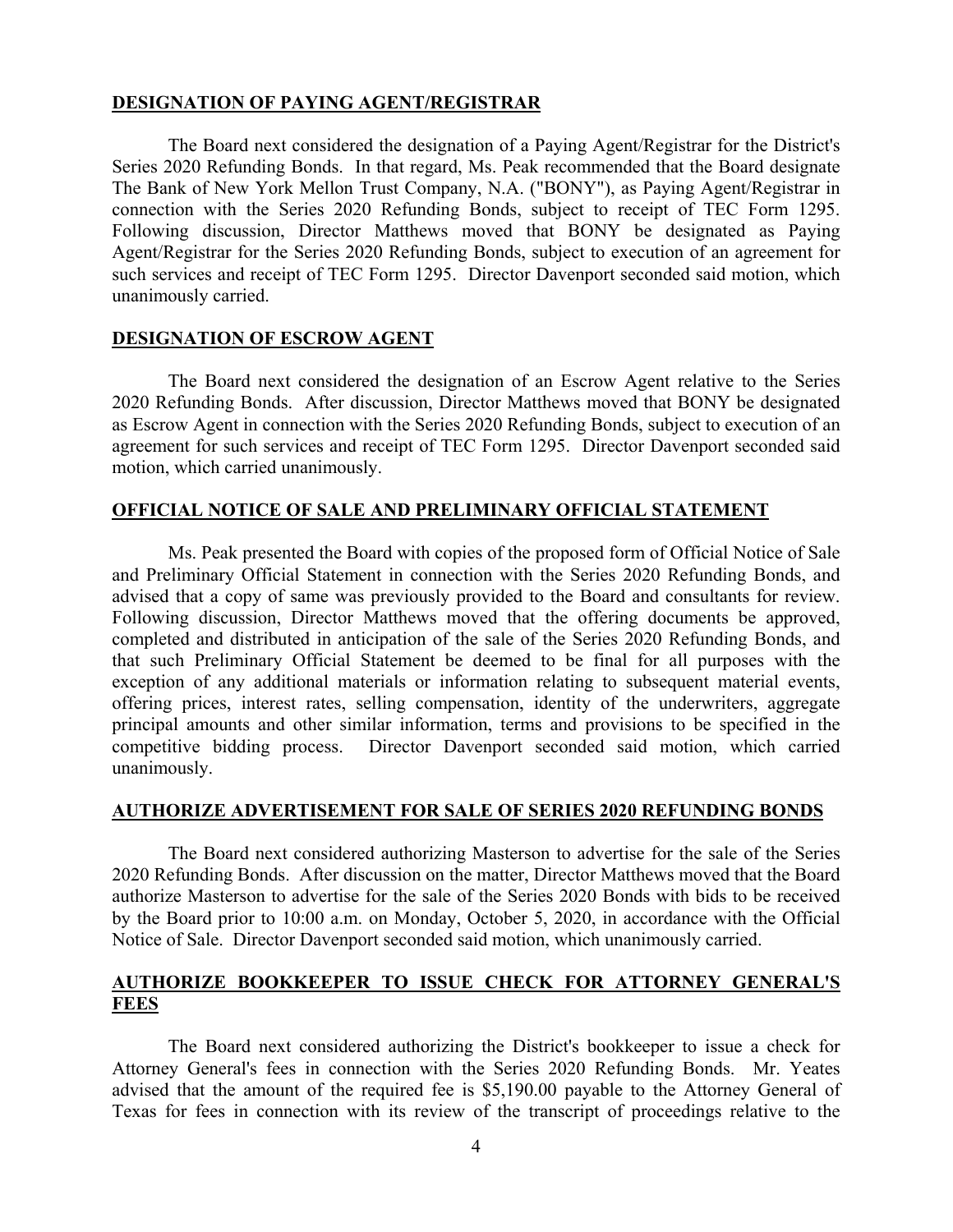Bonds. Following discussion, Director Matthews moved that the District's bookkeeper be authorized to prepare a check in the amount of \$5,190.00 payable to the Attorney General of Texas. The motion was seconded by Director Davenport and carried by unanimous vote.

## **ENGINEER'S REPORT**

Mr. Perez advised that he had nothing new to report to the Board at this time.

### **DEVELOPER'S REPORT**

 In connection with the landscaping beautification/reforestation construction project along Lake Woodlands Drive between Interstate Highway 45 and Six Pines Drive, Mr. Kolkhorst advised the Board that the construction contracts for said project have been completed and are being circulated for signature.

#### **TAX ASSESSOR/COLLECTOR REPORT**

 The Board next reviewed a written report prepared by Ms. Tammy McRae, the District's tax assessor/collector, concerning the accounting for and disbursement of tax collections for the month of August, 2020. During such review, it was noted that, after adjustments, 99.66% of the District's 2019 taxes have been collected as of August 31, 2020. A copy of such report is attached hereto as **Exhibit D**.

#### **BOOKKEEPER'S REPORT**

Mr. Miller presented to and reviewed with the Board a bookkeeping report, dated as of September 14, 2020, including a list of bills and charges to be paid, as prepared by MA&C. Director Matthews requested that the MA&C process the Board members' monthly fees of office on a quarterly basis in lieu receiving a payment each month. Following discussion, Director Davenport moved to approve such report and pay the bills and charges listed therein. The motion was seconded by Director Milner and carried by unanimous vote. A copy of the bookkeeping report thus approved is attached hereto as **Exhibit E**.

#### **APPROVAL OF BUDGET FOR FISCAL YEAR ENDING SEPTEMBER 30, 2021**

Mr. Miller presented and reviewed with the Board a proposed budget for fiscal year ending September 30, 2021, as prepared by MA&C. Following review and discussion, Director Davenport moved to approve such budget. The motion was seconded by Director Milner and carried by unanimous vote. A copy of the approved budget is attached hereto as **Exhibit F.** 

### **ENGAGEMENT OF AUDITOR**

 Mr. Knox presented to the Board a proposal from Knox Cox, for preparation of the District's audit report, and the House Bill 1378 financial report for fiscal year ending September 30, 2020, along with the required Texas Ethics Commission ("TEC") Form 1295 to accompany said proposal. Following review and discussion, Director Matthews moved to (i) accept such proposal as presented, (ii) authorize the Chairman of the Board of Directors to execute same on behalf of the Board and the District, and (iii) authorize SPH to acknowledge the TEC Form 1295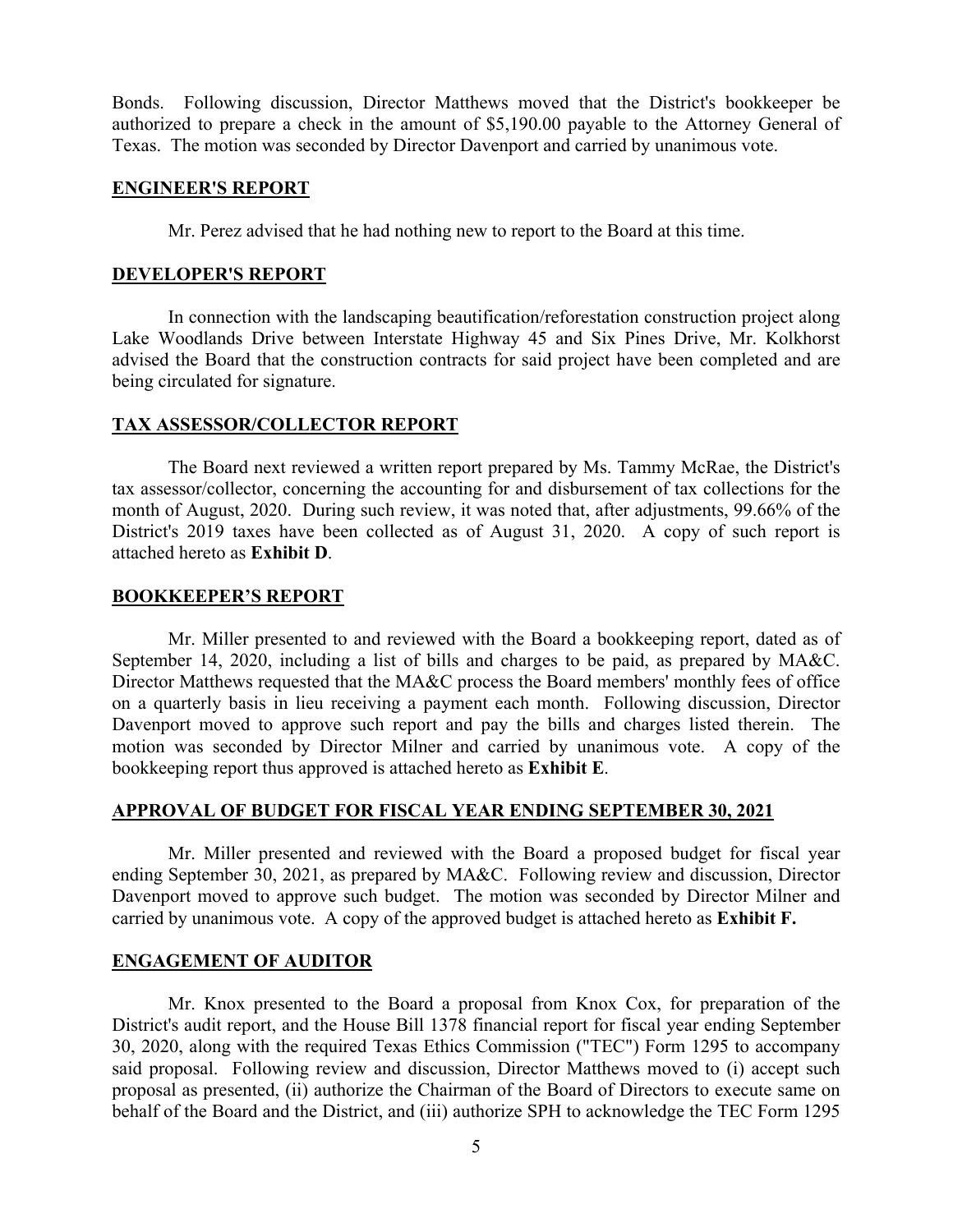received in connection with same. The motion was seconded by Director Milner and carried by unanimous vote. A copy of such proposal is attached hereto as Exhibit G.

#### **CLOSED SESSION**

The Chairman announced that a closed session would not be necessary.

#### **ADJOURNMENT**

There being no further matters to come before the Board, Director Davenport moved that the meeting be adjourned. The motion was seconded by Director Milner and carried by unanimous vote, and the meeting was adjourned.



Recretary, Board of Directors